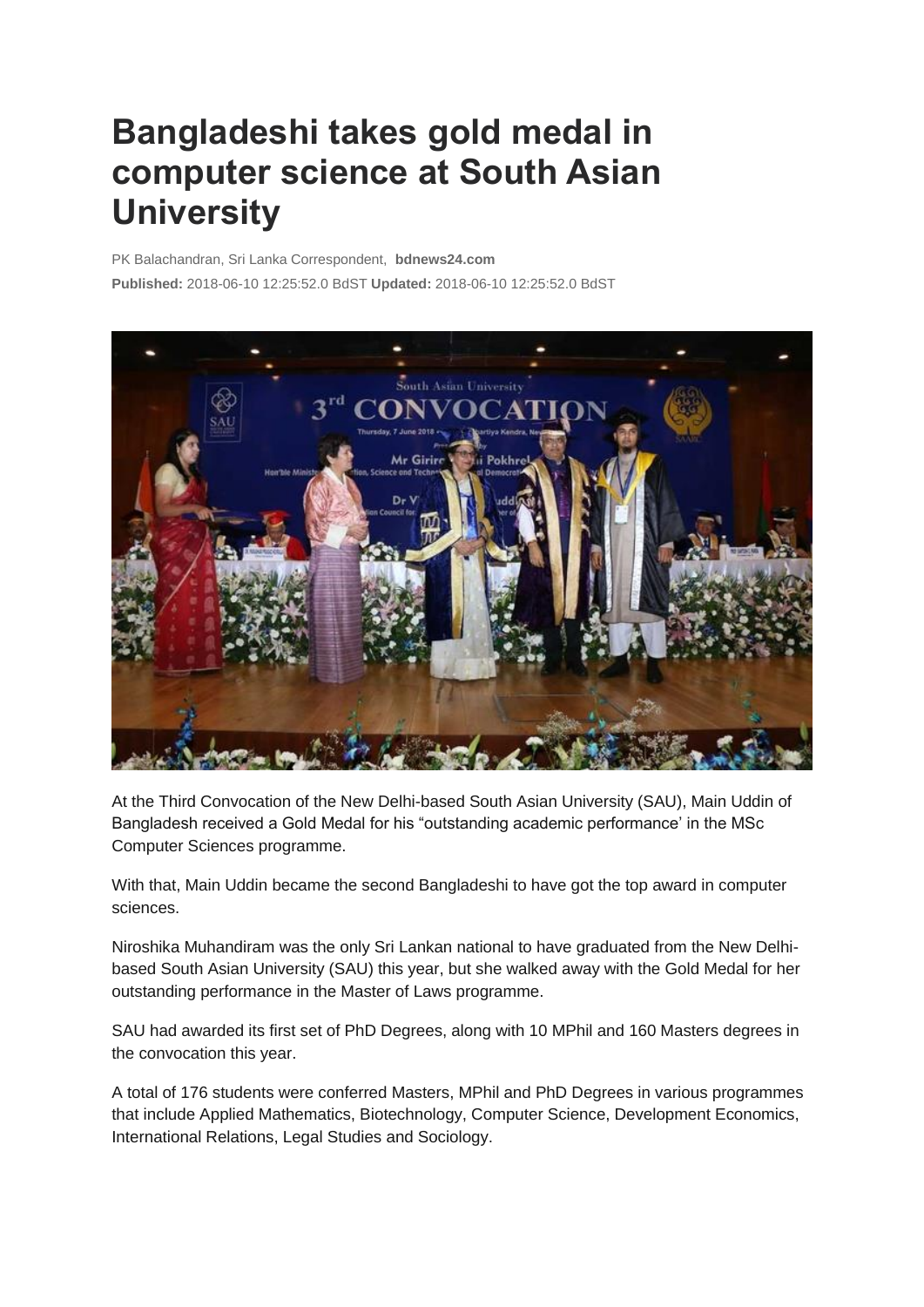Seven programme toppers were honoured with the SAU Gold Medal – one each from Bangladesh and Sri Lanka, and 5 from India.

Out of the total number of graduates, 21 were from Afghanistan, 17 from Bangladesh, 5 from Bhutan, 11 from Nepal, 5 from Pakistan and one each from Sri Lanka and France, while the rest, 99, are from India.

Ten students got their MPhil Degrees – two from Nepal, one from Bangladesh and 7 from India.

For the first time since its inception in 2010, the SAU handed out its PhD Degrees to 6 of its scholars - one each from Afghanistan and Bangladesh and 4 from India, representing various Departments and Faculties.

The convocation was presided over by Giriraj Mani Pokhrel, Minister for Education, Science and Technology, Government of Nepal.

COMPOSITION OF STUDENT POPULATION

As per SAU rules, 50 percent of the students should come SAARC countries other than India, and the remaining from India, the host country.

"We have been maintaining this ratio but there has been a shortfall of students from Bhutan, Maldives and Sri Lanka," Dr Sasanka Perera, Vice President of SAU and Dean of the Faculty of Social Sciences, told **[BDNews.com](http://bdnews.com/)**.

Himself a former Professor of Sociology from Colombo University in Sri Lanka, Dr Perera said that there has been a lack of initiative from the governments of the countries like Sri Lanka which send fewer students.

"We have been pushing the case for more applicants from these countries have made significant progress vis-à-vis Bhutan. From 5 or 6 applicants from Bhutan, a few years ago, it has now gone up to 120 and the number of Bhutanese admitted has gone up to 25, which is significant," Dr Perera said.

Students have to sit for an entrance examination.

On Sri Lanka, Prof Perera said, he plans to visit the island soon to talk to university authorities and show them a promotional video he had made for a State broadcaster on the opportunities and prospects offered by SAU.

Mandated to inculcate a sense of regional consciousness among the young minds of the South Asia region while imparting cutting-edge knowledge, South Asian University was established by the governments of the eight SAARC nations.

The university took off in 2010 with two Masters Degree Programmes. Today, SAU offers seven Masters and an equal number of Doctoral Programmes.

The Third Convocation at SAU was presided over by Giriraj Mani Pokhrel, minister for Education, Science and Technology, Government of Nepal. Among others who graced the occasion were Dr Vinay Sahasrabuddhe, president, ICCR and member of Rajya Sabha (Chief Guest) and Amjad Hussain B Sial, the secretary general of SAARC.